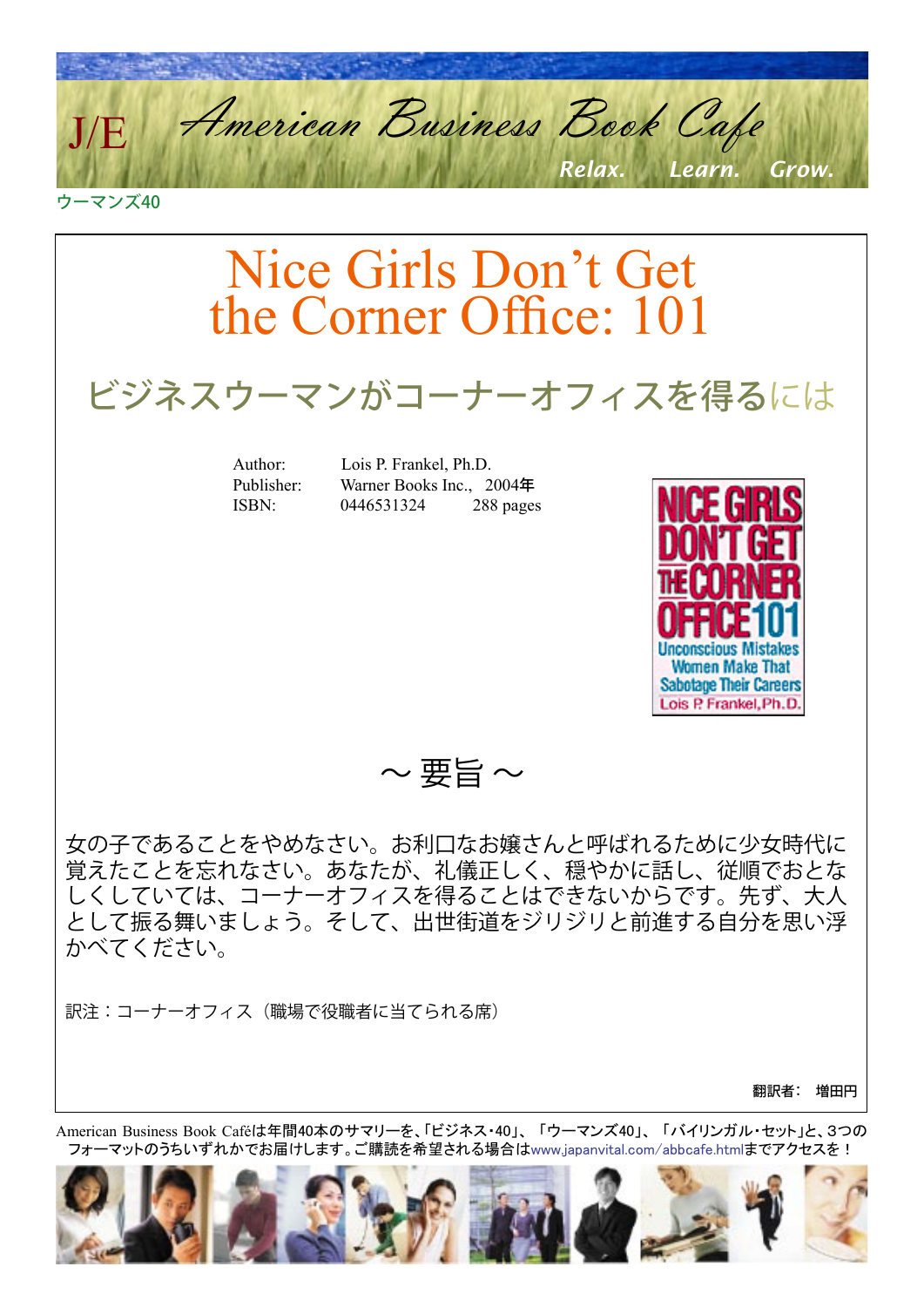# Nice Girls Don't Get the Corner Office 101 ビジネスウーマンがコーナーオフィスを得るには

 $\sim$  要旨 $\sim$ 

女の子であることをやめなさい。お利口なお嬢さんと呼ばれ るために少女時代に覚えたことを忘れなさい。あなたが、礼 儀正しく、穏やかに話し、従順でおとなしくしていては、コ ーナーオフィスを得ることはできないからです。先ず、大人 として振る舞いましょう。そして、出世街道をジリジリと前 進する自分を思い浮かべてください。

フランケル博士は、女性自らが無意識に自分の出世を妨げて いる101個の「よくある間違い」を明確に定義していま す。今日の女性には、女の子的な立ち振る舞いが身に染み付 いてしまっており、それが職業人として前進を阻んでいるの です。ここに、女性がこの女の子的立ち振る舞いを断ち切る ための革命的手法を紹介します。

訳注:コーナーオフィス(職場で役職者に当てられる席)

# ~試合(ゲーム)のやり方~

競技スポーツに親しみ、その中で訓練を受けたことのある女 性はどれほどいるでしょうか?女性が競技スポーツで業績を 挙げるようになったのは、つい最近のことです。一見、プロ として働いているように見える女性たち。しかし、多くの女 性は、ビジネスというゲームのルールを知りません。女性た ちはこのゲームのやり方、さらに重要なことには、勝負に勝 つ方法を全く知らないのです。よく見かける、女性が犯しや すい過ちを以下に述べてみましょう。

間違い 1: 競技の真似をする。 あなたの職場はまさに競技会場です。この事実を真剣に受け 止め、ルールを覚え、勝つために必要な動きを練習しましょ う。

間違い 2:安全圏で無難に競技する。 思い切って、ビジネスの境界線まで行ってプレイしなさい。 安全な範囲内に留まっていてはいけません。抜け目なくプレ イしなさい。

間違い 3:一生懸命働く。

一生懸命働くことは必ずしも成功をもたらしません。わずか な時間で、人間関係を広げ、ネットワークを構築し、好印象 を与えることができることを学んでください。これは成功す るための重要な課題です。

## Nice Girls Don't Get the Corner Office 101

## THE MAIN IDEA

Quit being a girl. Unlearn the things you were taught with during early childhood about being overly nice. Being polite, soft-spoken, compliant and submissive will not get you to the corner office. Start acting like a woman and see yourself move fluidly forward in your career.

Dr. Frankel clearly identifies the common mistakes –101 in all—that women commit unconsciously to sabotage their careers. This book provides revolutionary guides to help the women of today eliminate the girl-like behaviors they became accustomed with, which hold them back professionally.

## How You Play the Game

Unfortunately, women are not as trained to participate in competitive sports. It is only recently that women started making their marks in this field. Apparently, women act the same professionally. Most women do not know the rules of the game of business. They simply do not how to play it—and more importantly, how to win it. Following are the common mistakes women commit as they play the game of business.

Mistake #1: Pretending it isn't a game. Your workplace is a game in itself. Take it seriously; know the rules and develop the moves necessary to win it.

Mistake #2: Playing the Game safely and within Bounds.

Be daring enough to play the game of business in the edges. Don't be confined only within the safety bounds. Play smart.

### Mistake #3: Working Hard.

Working really hard is not always the key to success. Learn to waste a little time developing relationships, establishing networks, and hanging out for likeability. These are also important factors to success.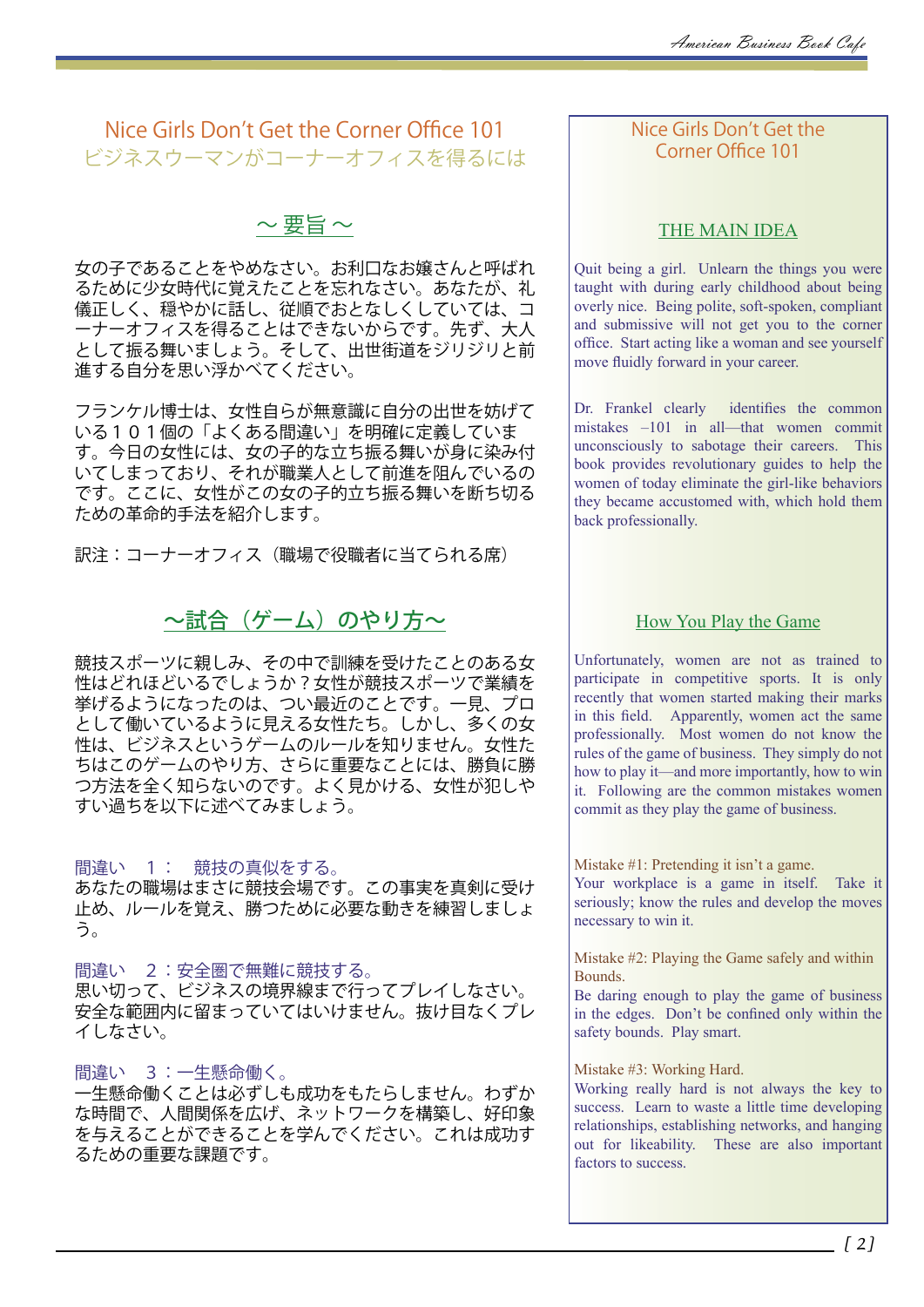### 間違い 4:他人の仕事をする。

人の責任を負ってはいけません。これはあなたの前進を遅ら せます。

間違い 5:休憩なしに働く。

少なくとも90分に一回、休憩を取りなさい。休息なしに働 くことは健康に悪いのです。息もつかずに働いても、それは あなたの仕事効率が悪く、時間を上手く使えていないという 印象を与えるに過ぎません。

### 間違い 6:無知であること。

もし、あなたがプロとして熟練しているなら、職場で無知で あることは多くの場合、あなたにとって不利になります。自 分のビジネス全体を知り理解しなさい。

間違い 7:会社の経費を節約する。

経費が与えられているなら、それを使いなさい。経費を倹約 したゆえに昇進した人などいないのです。

### 間違い 8:欲しいものが与えられるのを待つ。

自分の業績に見合うと思う分を要求しなさい。経営者があな たの望む待遇に気付くまで待っていてはなりません。それを 言葉に表しなさい。

間違い 9:会社の政策を無視する。

どのようなビジネスにおいても政策があります。政策を学び なさい。そうでなければ、勝負に負けてしまいます。

間違い 10:良心を持つ。

良いことをするのも、必ずしも正しいとは限りません。自分 の立場に注意を払って、身を守りなさい。参加する試合を注 意深く選択することです。

間違い 11:世間知らずのままでいること。 世間知らずであってはいけません。あなたのキャリアを後退 させるだけです。

間違い 12:沈黙を守ること。 自分が正しい、価値あると信じるところを語りなさい。会議 の席で自分の意見を発表する練習をしなさい。

間違い 13:人間関係をうまく利用できない。 ビジネスにおいて仲間をつくることは、成功の秘訣です。出 会う人々を大切にしなさい。あなた自身のネットワークを確 立しなさい。

間違い 14:仕事仲間の必要を理解していない。 一緒に仕事をしている人たちからのフィードバックは大変重 要です。彼らの必要を知りなさい。

Mistake #4: Doing the Work of Others. Don't own other people's responsibility. This will only slow your way up.

Mistake #5: Working without a Break. Take a break at least every ninety minutes. Working without a break does not only affect your health. It also creates the impression that you are inefficient and doesn't use time wisely.

Mistake #6: Being naive.

Naїveté in the workplace, most of the time, works to your disadvantage if you are a seasoned professional. Try to understand and know the things around your business.

Mistake #7: Pinching company pennies. If you are given a budget, use it. No company has every yet promoted an employee for being frugal.

Mistake #8: Wanting to be Given What You Want. Ask for what you think is owed to you. Don't wait for the management to realize what you want. Verbalize it.

Mistake #9: Avoiding Office Politics. Politics is inevitable in any form of business. Learn to play it or lose the game.

Mistake #10: Being the conscience. Doing something good doesn't always mean doing something right for your self. Protect yourself by being careful of the stands that you make. Carefully choose your battles.

Mistake #11: Protecting jerks. Stay away from jerks. They will only pull your career down.

Mistake #12: Holding your tongue. Verbalize what you believe is true and noteworthy. Practice voicing out your opinions in meetings.

Mistake #13: Failing to capitalize on relationships. Affiliation in the business is a good factor to success. Value the people you meet. Create your own network.

Mistake #14: Not understanding the needs of your constituents.

Feedback from the people you closely work with is very important. Understand their needs.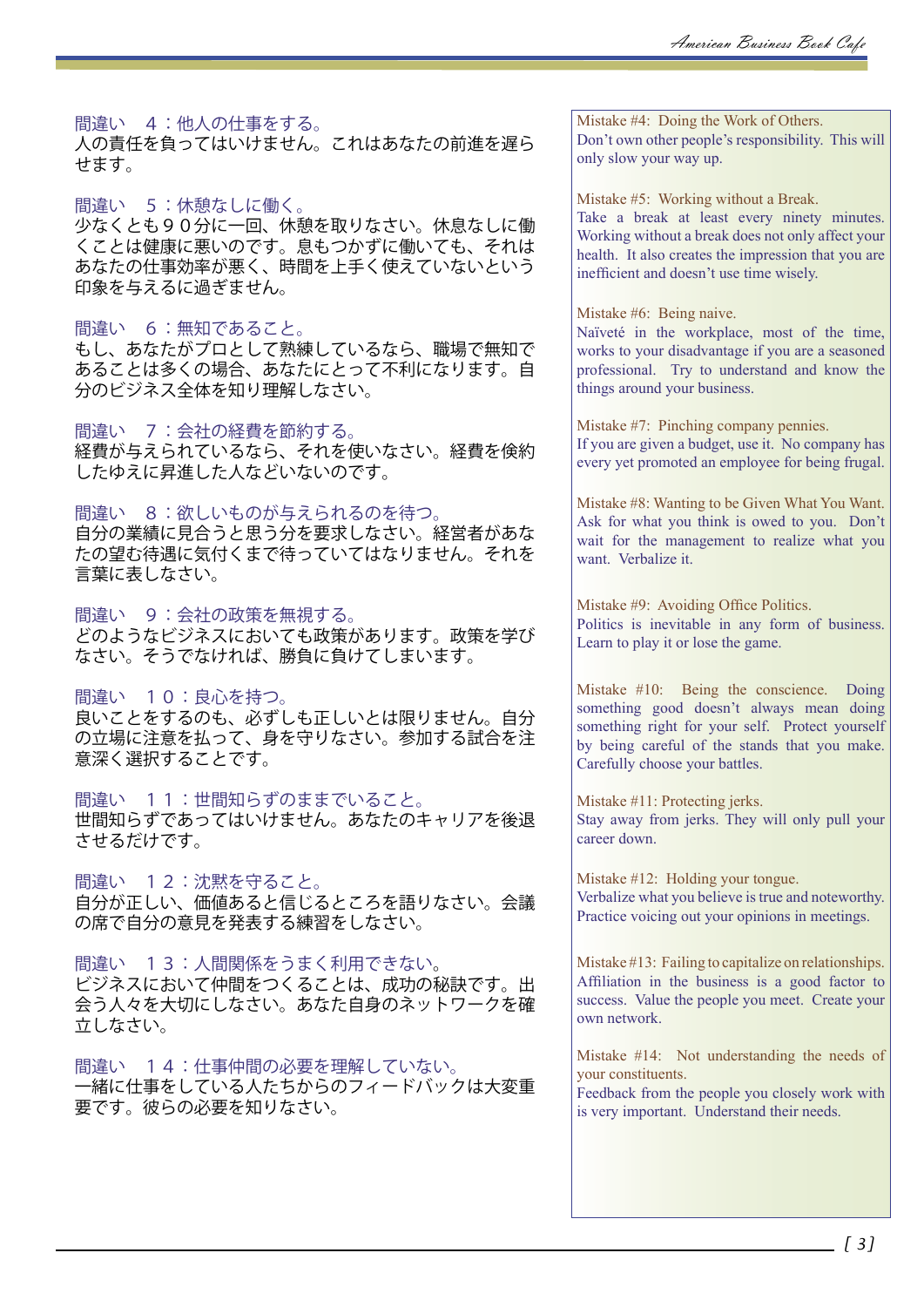# ~どう振舞うか~

ビジネスの世界で成功を収めるには、ゲームのやり方の知識 は重要ですが、それだけではなく、どのように振舞うかを知 ることもまた重要です。次に、あなたのキャリアの障害とな り得る職場での好ましくない立ち振る舞いを示しょう。

間違い 15:意思決定をする前に周囲の意見を聞くこと。 迅速で明確な行動を取ることを学びなさい。周囲の意見を聞 かずに、自分だけで意思決定を行ないなさい。

間違い 16:好かれようとする。

職場では、好かれるだけでなく、好かれると同時に尊敬を得 ようとすれば、さらに前進できるでしょう。

間違い 17:好かれようとしない。

他人が自分をどう見ようがおかまいなし、というのでは目標 のキャリアには到達できません。好かれたい、好かれたくな いは、バランスを取ってください。人間関係を築くために投 資をしてください。

間違い 18:愚かだと思われないように、質問は控える。 質問をすることを恐れてはなりません。理解を深めるために 質問ができるということは、実は、知識不足の表れではな く、むしろ自信の表れなのです。

間違い 19:男性のように振舞う。 あなたが立派に役割を果たすために女性として振舞う必要が ないのと同様に、男性のように振舞う必要もありません。あ なた自身の能力、生き方、強みに磨きをかけることに集中し なさい。

間違い 20:真実をすべて告げる。真実だけを告げる。 真実であっても、あなたにマイナスの光を投げかけるもので はないかを吟味し、自分の目的にあっていて、事実を正しく 述べているものを把握する要領を学びなさい。

間違い 21:共有する個人情報が多すぎる。 どのような個人情報も、公開してよいかどうか注意深く選び なさい。自分のことを公に話しすぎると、損になることがあ ります。

間違い 22:人の感情を害することを気にし過ぎる。 難しい問題に勇気をもって立ち向かいなさい。相手の感情を 害することを恐れて、自分の主張を頻繁に退けていると、結 局のところ自滅することになります。

間違い 23:報酬の金額を気に留めない。 自分の労働にふさわしい見返りを得るために努力しなさい。 報酬が十分ではないと感じるなら、それを言葉で言い表すこ とを学びなさい。

## How You Act

Being successful in the world of business is not only dependent on your knowledge of how to play it. It is also important to know how to act, professionally. The following are some unlikely behaviors in the workplace that can be hard career busters.

Mistake # 15: Polling before making a decision. Learn to make quick and decisive actions. Be independently confident to make decisions without outside opinion.

Mistake #16: Needing to be liked.

Aim to be liked and respected at the same time. This will help you be more successful in the workplace.

Mistake # 17: Not needing to be liked. Not caring how people view you will not help you achieve career goals. Balance your need to be and not to be liked. Invest in building relationships.

Mistake #18: Not asking questions for fear of sounding stupid.

Do not be afraid to ask questions. Asking a question for more understanding is actually a sign of confidence than of lack of knowledge.

Mistake #19: Acting like a man.

"You'll never play the role of a man as well as you will a woman who plays her role well." Focus on improving your own unique talents, style and strengths.

Mistake #20: Telling the whole truth and nothing but the truth.

Learn the art of putting the truth in an objective and honest description of facts without casting a negative light upon yourself.

Mistake #21: Sharing too much personal information.

Carefully select any kind of personal information you wish to disclose. Too much about yourself can actually work to your own disadvantage.

Mistake #22: Being Overly Concerned with Offending Others. Be brave enough to confront tough issues. Backing down often, due to the fear of offending others, becomes self-defeating in the long run.

Mistake #23: Denying the importance of money. Strive to get what you are worth. If you think you are underpaid, learn to verbalize it.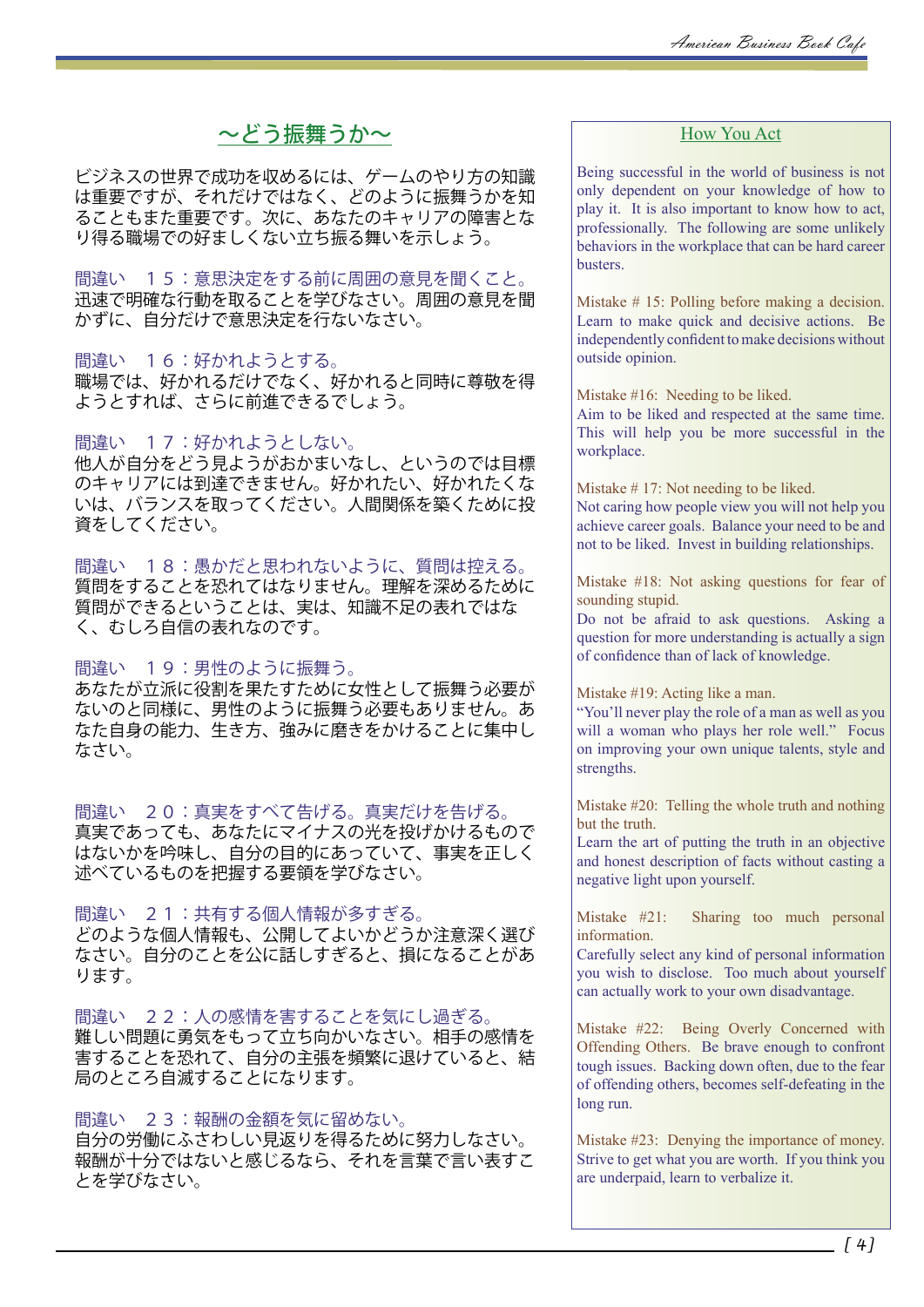間違い 24:ふざけること。

知ったかぶり、ひそひそ話し、くだらない冗談に高笑いする ことなどは、職場にふさわしくありません。同僚とふざける のは止めなさい。

間違い 25:いじめに黙って従う。

攻撃してくる相手には黙っていないで、あなたがどう感じて いるのかを伝えることによって、その不愉快な行ないを止め させなさい。相手の感情を静めるために、話を聞く、言葉を 言い替える、気持ちを伝えるなどの手法を用いなさい。

間違い 26:オフィスを自分の部屋のように飾る。 女性だからといって、職場を飾り立てるのは止めましょう。 度が過ぎると、信頼を失います。

### 間違い 27:人に食べさせる。

あなたは、「おかあさん」ではないので、職場で誰かに物を 食べさせるのは止めなさい。どんな食べ物も、机上に置くか どうかはよく考えてからにしなさい。

### 間違い 28:そっけない握手をする。

握手をすると、あなたの人間性がよく伝わります。また、握 手は、あなたが自分にどれ程自信をもっているかもよく表し ます。しっかりと目を見て、好感の伝わる握手をし、礼儀正 しく且つスマートに挨拶をすると上手くいきます。

間違い 29:経済的に安定しない。

まず経済的に自立し、安定しなさい。いかに投資し、いかに 貯蓄するかを学びなさい。資金計画を立てなさい。

間違い 30:手助けをする。

誰かを手伝うときは、それが自分にとって無駄な働きとなら ないよう注意が必要です。さらに重要なことには、他人のた めに自分の時間を労費してはいけません。むしろ、自分のキ ャリアに集中しなさい。人に使われる者ではなく、リーダー となるためです。

# $\sim$ 考え方 $\sim$

考え方を変えると、あなたのキャリアに大きな変化が起きま す。幼い少女時代に学んだ考え方、また信条としてきた事柄 のうち、次に述べるものは、再考する必要があり、実際のと ころ、忘れてしまうのがよいものです。

間違い 31:奇跡を起こそうとする。

仕事は現実的にしなさい。これは、あなたの同僚や上司の期 待にうまく応えることになります。

間違い 32:全責任を負う。

個々のプロジェクトを人に任せなさい。自分ひとりで全ての 責任を担ってはいけません。

Mistake #24: Flirting.

"Knowing glances, whispered conversations, and laughing at stupid jokes do not belong in the workplace." Do not flirt with your coworkers.

Mistake #25: Acquiescing to bullies.

Eliminate offensive behavior by letting the attacker know how you feel, and not by acquiescing. Use techniques such as listening, paraphrasing and reflecting feelings to defuse the bullies.

Mistake #26: Decorating your office like your living room.

Do not emphasize your femininity by overdecorating your office. This diminishes your credibility.

Mistake #27: Feeding others.

You are not "mom" so avoid feeding the people in the workplace. Think twice before you put any kind of food on top your desk.

Mistake #28: Offering a limp handshake.

A handshake reflects so much about your personality and how confidently you view yourself. "A good pump, polite but smart greeting, combined with a solid eye contact will do the trick."

Mistake #29: Being financially insecure. Start being financially secure by being financially independent. Learn how to invest and save. Plan your finances well.

Mistake #30: Helping.

Help without being abused. More importantly, don't waste your time doing things for others. Concentrate on your own career, instead. Be the leader and not the doer.

### How You Think

Changing the way you think can greatly impact a change in your career. Note the following beliefs and thought patterns you learn early in girlhood that you need to reconsider and then eventually forget.

Mistake #31: Making miracles. Do your job realistically. This will help you manage your coworkers' and boss's expectations.

Mistake #32: Taking full responsibility. Delegate every project at hand. Don't take full responsibility of getting it done on your own.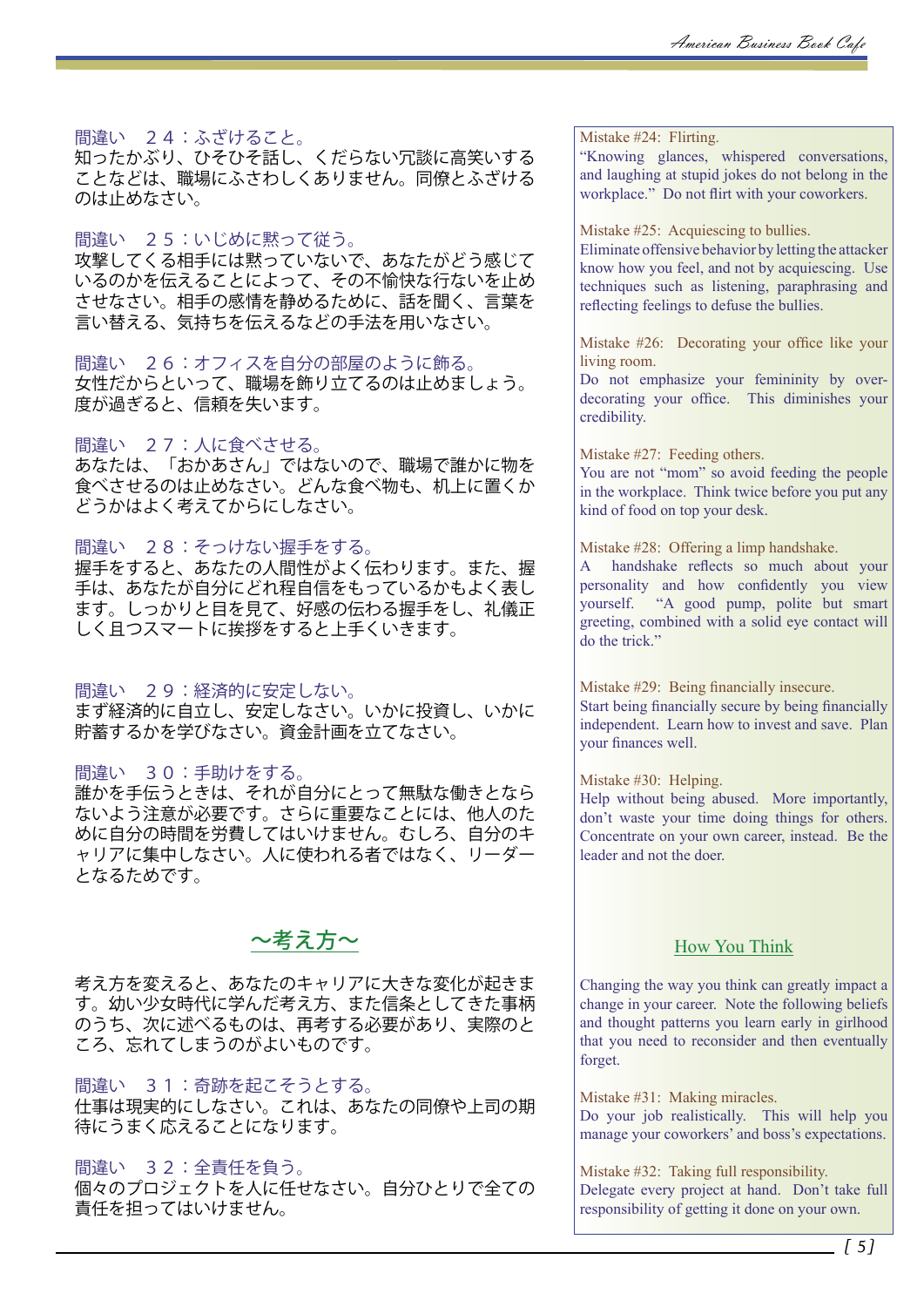間違い 33:盲目的に指示に従うこと。

仕事が最終的に効率よく運んで効果的でありさえすれば、あ なた自身のスタイルで業務を進めて良いのです。戦略的であ りなさい。

間違い 34:職場の権威者を父親のように考える。 職場の男性の権威者と自分の父親とを区別しなさい。そうす れば、男性の年長者に対して、適切で客観的に応じることが できます。

### 間違い 35:自分の可能性を制限する。

あなたの限界を広げなさい。自分自身を今いる箱の中に閉じ 込めてはいけません。新しい物事を探り、新たな可能性を引 き出すのです。

間違い 36:報酬を無視する。

報酬(何かと引き換えに渡されるもの)を受け取ることは何 も悪いことではありません。何かの目的のために働くことで 手当てをもらうことを理解しなさい。

### 間違い 37:会議をさぼる。

会議は欠席してはいけません。あなたの技術や知識を示す良 いチャンスだからです。

間違い 38:仕事を私生活よりも重視する。 仕事をするために生きている訳ではありません。ですから、 仕事を命とするのは止めなさい。友人や愛する者たちと自分 の時間を過ごしましょう。

間違い 39:人の都合に合わせて、自分の時間を無駄にす る。

例えば、「もっと話したいんだが、今日は忙しいんだ。良か ったら、明日この話の続きをしないか?」等と言って、あな たに時間を無駄に過ごさせようとする人たちを丁寧に断りな さい。

間違い 40:自分のキャリアゴールを早々に諦める。 夢や目標によって全身を奮い立たせていなさい。人生の曲が り角で自分を見失ってはなりません。自分の抱いた大きな夢 だけを胸に秘めて、その実現のために努力を続けなさい。

間違い 41:ネットワークの重要性を無視する。 知人・友人のデータベースを作りなさい。個人的なネットワ ークを維持発展させなさい。それは将来、大きな力となりま す。

間違い 42:お茶を断る。 深い意味なく与えられるものは、こだわらずに受なさい。一 杯のコーヒーを受け取ることは、「他の人から見たあなたの 印象、そしてあなたが自分自身について持っている印象をう まく扱う」ことになるのです。

Mistake #33: Obediently following instructions. There's nothing wrong with having your own style of doing the work, as long as it proves more effective and efficient in the end. Be strategic.

Mistake #34: Viewing Men in Authority as Father Figures.

Learn to differentiate the male authority figures in your workplace from your father. Doing this will help you respond appropriately and objectively to your male seniors.

Mistake #35: Limiting your Possibilities.

Expand your horizons. Don't limit yourself into a box you are currently in. Learn to explore new things and discover your other potentials.

Mistake #36: Ignoring the Quid Pro Quo. There is simply nothing wrong with quid pro quo--"something that's exchanged in return for something else". Realize the benefits of doing something for something.

Mistake #37: Skipping meetings. Do not skip meetings. This is a great opportunity to showcase your skill and knowledge.

Mistake #38: Putting work ahead of your personal life.

Remember, you do not live to work. So stop making work your life. Spend personal time with friends and loved ones.

Mistake #39: Letting people waste your time. Politely decline the people who try to waste your time by saying: "You know, I would love to talk more but I'm on a tight schedule today. How about if we continue this conversation tomorrow?"

Mistake #40: Prematurely abandoning your career goals.

Be totally inspired by your dreams and goals. Don't lose yourself on the curves of life. Focus on your ambitions and continually strive to attain them.

Mistake #41: Ignoring the importance of network relationships.

Create a database of your friends and acquaintances. Develop and maintain your own personal network. They can bring you far in the future.

Mistake #42: Refusing Perks.

Appreciate and accept the things that are given to you simply because you deserve them. Receiving perks "manages the impression of others have of you—and those you have of yourself."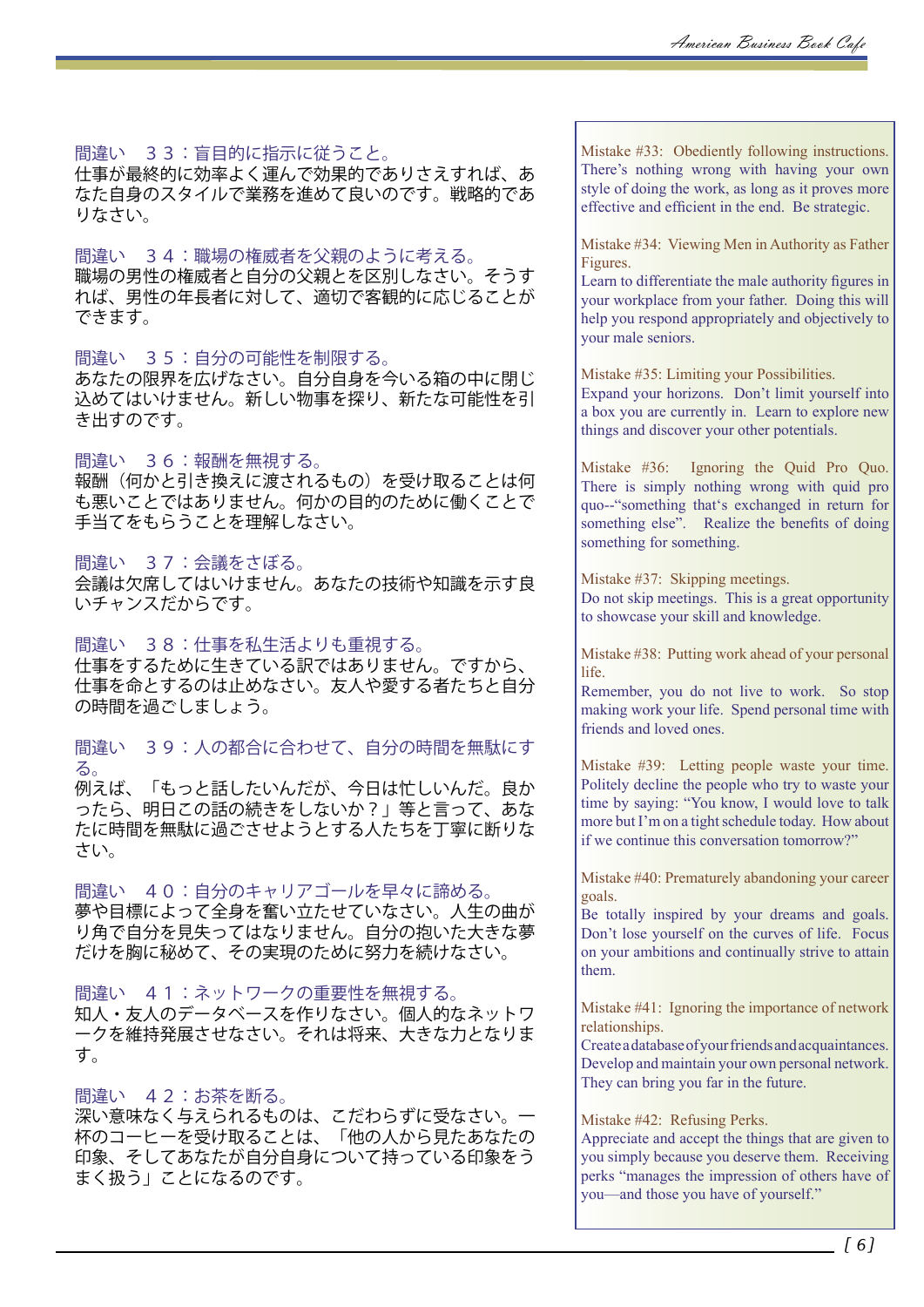間違い 43:否定的なストーリーを作る。

ポジティプでありなさい。ネガティブな話は、失敗をするの ではないかとためらい、恐れるきっかけとなるだけです。ま た、あなたの前進を阻んでしまうことにもなります。

間違い 44:完璧であろうとする。 理想にそぐわなくとも、20%までは不完全な自分を受け入 れなさい。現行のプロジェクトを完全にするために時間を労 費しないで、新しい重要なプロジェクトに取り組みなさい。

# ~あなた自身をどう売り込むか~

自分を市場に出すことは、特定のブランドを市場に出すのと 同じように重要な問題です。ブランドと同様、効果的に自分 を市場に出すことが必要です。そのためには、女性が特に気 を付けなければならない重要なポイントがあります。

間違い 45:あなたのブランドを定義しない。 あなた自身を何によって知られたいか、はっきりと定義しな さい。最大の強みを強調し、それを用いなさい。

間違い 46:仕事または地位を過少評価する。 あなたとあなたの今の地位を、会社の運営上必須のものを考 えなさい。自分の存在を軽く見てはいけません。

間違い 47:ニックネームまたはファーストネームだけを 使う。

少女は愛称で呼ばれることを好むものです。優秀な仕事のプ ロとして、フルネームを使いなさい。そうすることで、人々 はあなたが本気で取り組んでいると認めるでしょう。

## 間違い 48:認められるまで待つ。

自分の特性をよく知り、機会を捉えて自分を売り込みなさ い。相手が気づくまで待っていては、前進はありません。

間違い 49:注目を集める仕事を拒む。 注目を集める任務を放棄してはいけません。その機会に、あ なたの可能性を示すのです。

間違い 50:控え目である。 「いいえ、大したことありませんでした。」などと言って は、あなたの努力が軽くみられてしまいます。成し遂げた大 きな業ひとつひとつに光を当てなさい。

間違い 51:安全地帯に留まる。 今の地位にいつまでも留まって満足してはいけません。3~ 5年毎に新しい職務を探しましょう。

Mistake #43: Making up negative stories. Focus on the positive. Negative stories can only cause fear and hesitations to take risks. It also can immobilize you.

Mistake #44: Striving for perfection. Allow yourself 20% imperfection. Use your time working on new significant projects than wasting it to perfect the project at hand.

## How You Brand and Market Yourself

Marketing oneself is as important as marketing a specific brand. Think of yourself as a brand that's needs to be marketed effectively. Alongside these come some important points that women need to particularly remember.

Mistake #45: Falling to define your brand. Clearly identify to yourself and to other people what you want best to be known for. Focus on your key strengths and capitalize on them.

Mistake #46: Minimizing your work or position. See yourself and the position you are holding as critical to the company's operations. Do not undermine your position.

Mistake #47: Using only your nickname or first name.

Girls are the ones fond of using the diminutive of their names. As a seasoned professional, start using your full name. People will take you seriously for this.

Mistake #48: Waiting to be noticed.

Know your own brand and sell it when opportunity knocks. Waiting to be noticed will get you nowhere.

Mistake #49: Refusing high-profile assignments. Don't pass up on high-profile assignments. Use them instead to showcase your capabilities.

Mistake #50: Being modest.

Do not downplay your efforts by saying "Oh, it was nothing." Illuminate your every major accomplishment.

Mistake #51: Staying in you safety zone. Don't be satisfied with staying in your position for a long time. Look for new assignments after every three to five years.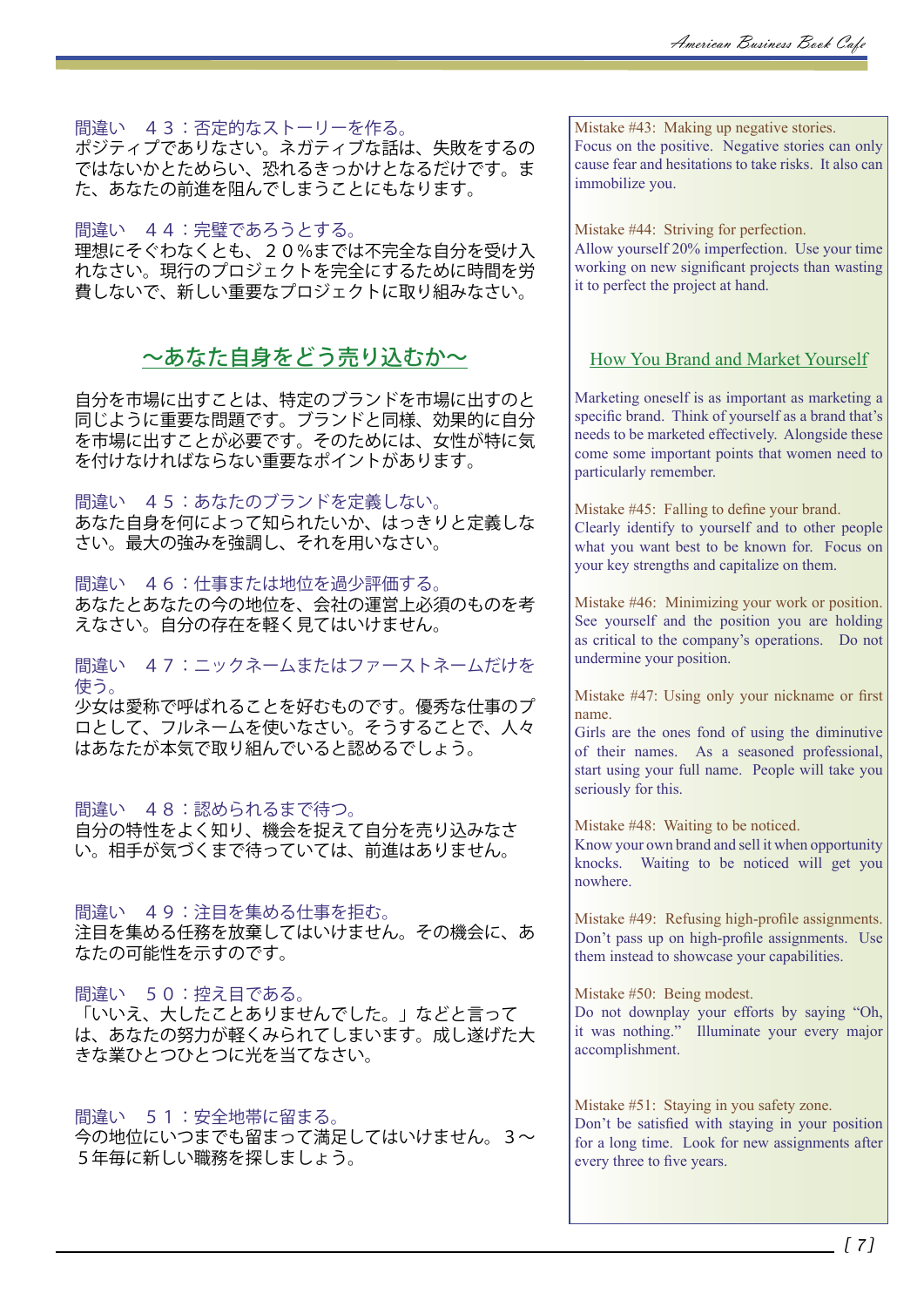間違い 52:自分のアイディアを捨てる。 自分のアイディアは売りなさい。ただで手放してはいけませ ん。あなたのアイディア/発想が活かされたものがあれば、 あなたはそのアイディア/発想のゆえに正しく評価されるべ きです。

間違い 53:ステレオタイプの仕事または部門で働く。 男女の比率が同等の部門や部署での仕事を探しなさい。

間違い 54:フィードバックを忘れる。 他の人からのフィードバックを大切にしなさい。これはあな たを更に成長させます。

### 間違い 55:表に出ない。

プレゼンテーションや会議その他の社内行事は、人前に出て 自分の存在を示す良い訓練の場です。これらには積極的に参 加しなさい。

# ~相手にどう聞こえるか~

自分が話すときに使う語の選択、声のトーン、スピーチの速 さ、論理の組み立てには特別な注意を払いなさい。これら は、通常、スピーチの内容よりも大切になります。ですか ら、これらによく注意してスピーチをすれば、聴衆は、あな たが博識で、信頼でき、有能だという印象を持つのです。ど のように聞こえるかで、信頼度の90%は決まってしまうと 覚えておきなさい。

間違い 56:質問をして、聞き手にヒントを与える。 質問の形式で、自分のアイディアを安易に手放してはいけま せん。アイディアは、疑問文ではなく、肯定文で自信を持っ て示すことです。

### 間違い 57:前置きをする。

単刀直入に話しなさい。不必要な語を使ってはいけません。 「簡潔に言うことで自信が伝わる。」この言葉を自分のもの としましょう。

間違い 58:説明する。

長い説明を加えると、伝えるべきメッセージが柔らかくなっ ーーーーのコーラー<br>てしまいます。付け加える文は、二つか三つにとどめなさ い。

### 間違い 59:許可を求める。

独立し、責任ある行動を取りなさい。許可を求める癖をやめ なさい。あなたの才能が見えなくなるからです。

### 間違い 60:謝罪する。

対立を回避する方法のひとつではありますが、謝罪すれば大 抵の場合、犯していないミスもあなたがしたものと思われま す。謝るのはよほど大きなミスをした場合だけにしなさい。

Mistake #52: Giving away your ideas. Sell your ideas; don't just give them away freely. Make sure that you are properly noted for your every implemented suggestion/ idea.

Mistake #53: Working in stereotypical roles or departments.

"Seek assignments in departments or fields where there are comparable numbers of men and women."

Mistake #54: Ignoring feedback. Value feedback from other people. This will help you assess yourself better.

Mistake #55: Being invisible.

Volunteer to activities that will improve your being visible and noticeable like presentations, meetings, or other corporate activities.

# How You Sound

Put special attention to your choice words, tone of voice, speed of speech and thought organization process. These usually matter more than the content of your speech. An articulately delivered speech will help you be branded as knowledgeable, confident and competent. Remember, how you sound comprises 90% of your credibility.

Mistake #56: Couching statements as questions. Don't safely sell your idea by putting it in question form. Put your ideas into affirmative and confident manner.

### Mistake #57: Using preambles.

Go straight to the point. Avoid using needless words. Start internalizing this mantra: "Short sounds confident."

Mistake #58: Explaining.

Don't soften a message by adding lengthy explanations to it. Stop after following up a point with two to three sentences.

### Mistake #59: Asking permission.

Take independent yet responsible actions. Avoid the habit of asking permission. This only diminishes your stature.

### Mistake #60: Apologizing.

This conflict-reducing technique, more often than not, puts you at fault even if you are not. Save your apologies only for big mistakes.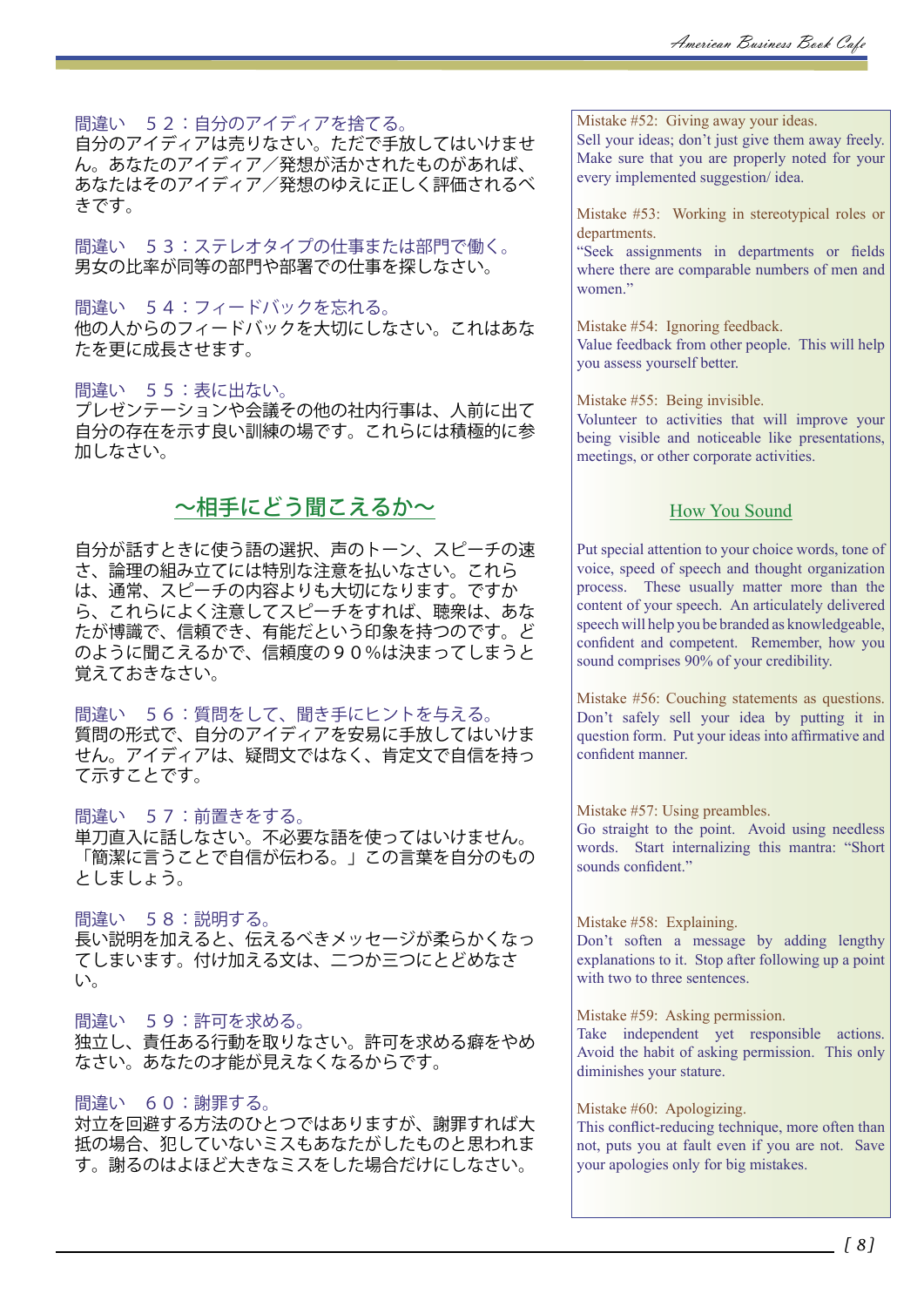間違い 61:自分を軽視することばを使う。

自分の業績を客観的に示しなさい。自分の貢献を認めて、謝 辞を受け入れなさい。

間違い 62:限定表現を使う。

「~のようなものです。」「一種の~」「おそらく~する方 がいいかと。」等、あなたのメッセージを弱めてしまう表現 は使わないことです。自分の意見は直接且つ明確に示しなさ い。

### 間違い 63:質問に答えない。

全ての質問を理解し、的確に、客観的にそして直接的に返答 しなさい。

間違い 64:話し方が速すぎる。

適切な速さで話しなさい。適切な速さで話すことで、メッセ ージが正確に伝わり、あなたの知識やアイディアの深さが伝 わるので、とても重要な問題です。

間違い 65:ビジネス用語を使えない。

あなたのビジネス分野で使われる専門用語を覚えて、使いな さい。

間違い 66:非言語を使う。 直接的で、簡潔で、正確に話しなさい。スピーチでは非言語 使用は少ないほど、メッセージが伝わります。

### 間違い 67:感覚的な言葉を使う。

あなたのメッセージに感覚的な語で衣を着せることを止めな さい。そのような話し方をすると、あなたが確信を持ってい ないと思われてしまいます。話をするときは常に、しっかり と自信を持ちなさい。

### 間違い 68:サンドイッチ。

二つのポジティブなフィードバックの間にネガティブなフィ ードバックを挟んではいけません。これは意味がないことで す。ポジティブなフィードバックとネガティブなフィードバ ックは分けるようにしなさい。

間違い 69:ソフトに話すこと。

女性はソフトに話すように教えられています。しかしなが ら、これはビジネスの世界では役に立ちません。伝えたいこ とは、大きな声で適切なジェスチャーを交えてはっきりと述 べなさい。

間違い 70:普段より高い声で話す。

高くて甘い女の子のような声を出さないように、自分の声を 適切に調整しなさい。適切に整えられた声を用いる方が、人 の注意を引き、尊敬を集めます。

### 間違い 71:長々しい留守録音。

録音メッセージは短くしなさい。ポイントだけを話し、終わ れば挨拶を述べ、電話を切りなさい。

Mistake #61: Using minimizing words. Describe your achievements objectively. Appreciate compliments without diminishing the importance of your own successes.

Mistake #62: Using qualifiers.

Qualifiers like "it's kind of like…", "we sort of did…", "perhaps we should…" only weaken your message. State your opinion directly and clearly.

Mistake #63: Not answering the question. Understand every question and answer with a smart, objective and direct reply.

Mistake #64: Talking too fast.

Pace your speech properly. This is important to convey accuracy, knowledge and depth of thought.

Mistake #65: The inability to speak the language of your business.

Learn the jargon of your business and start speaking it.

Mistake #66: Using nonwords. Be direct, concise, and precise. In speech, less is actually more.

Mistake #67: Using touchy-feely language. Avoid sugar-coating your messages with touchyfeely language. This only displays your insecurity. Be firm and confident of every message you convey.

Mistake #68: The sandwich.

Do not sandwich a negative feedback in between two positive feedbacks. This doesn't work. Opt to separate negative and positive feedback instead.

Mistake #69: Speaking softly.

Ladies are taught to speak softly. This, however, doesn't work in the business world. Affirm your message with a loud voice and appropriate gestures.

Mistake #70: Speaking at a Higher-than-natural pitch.

Modulate your voice properly to avoid the high, thin, sweet, girl-like voice. Moderately-pitched voice generates more attention and respect.

Mistake #71: Trailing voice mails.

Keep your voice messages short. After you have made the point, stop talking, say good-bye, and then hang-up.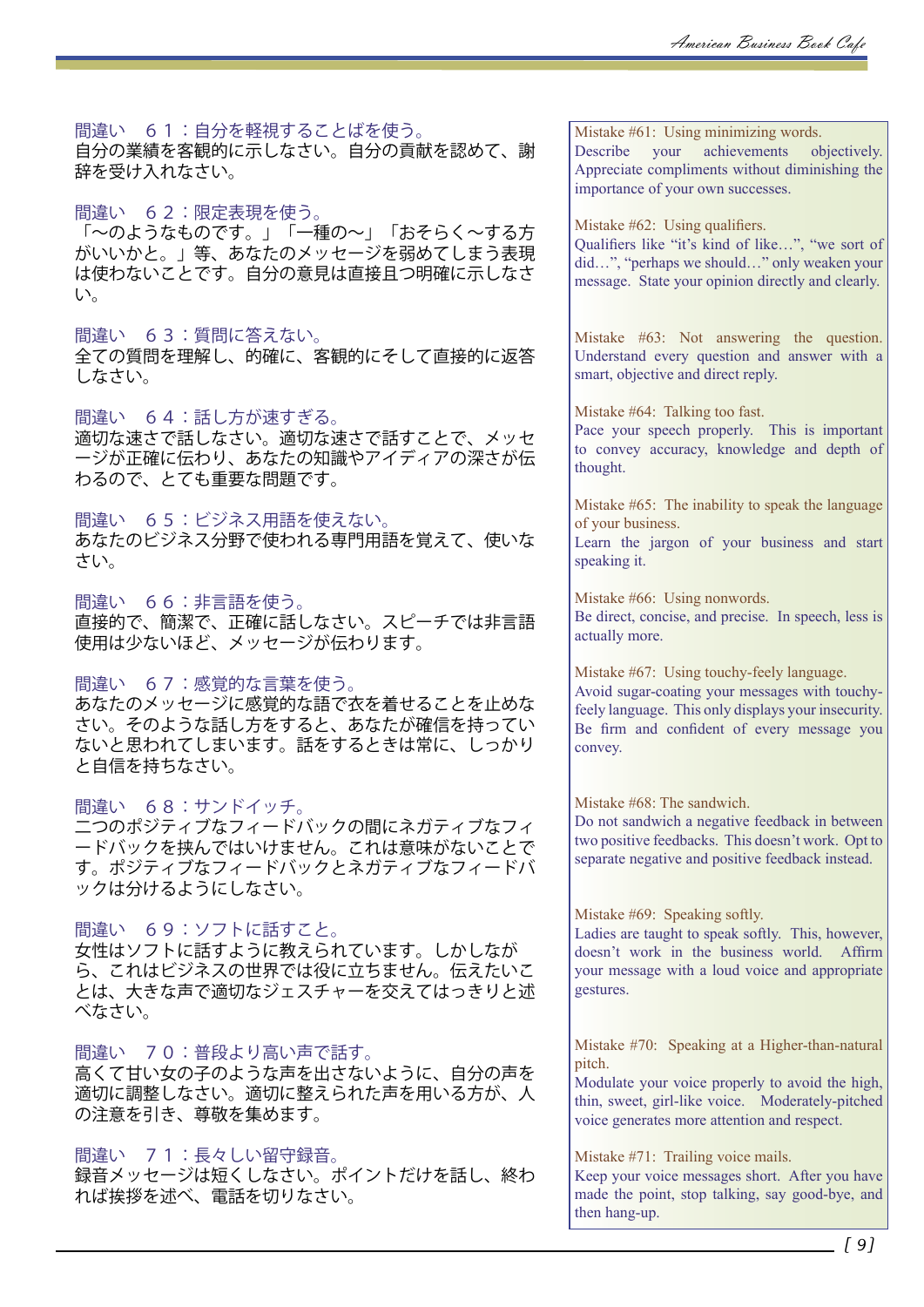間違い 72:よく考えずに返事をする、または、息もつか ずに返事をする。

話し始める前に、ちょっと待ちましょう。これは、あなたが 信頼できる人であるという印象を与えるだけでなく、あなた の考えをよくまとめる時間を作ることにもなるのです。

# ~自分がどう映るか~

一般的には、最良、最優秀な人が高い報酬を受け、良い仕事 を得、また昇進すると考えられています。けれども、この考 えは全く間違っています。十分に有能で、良く聞こえ良く映 る人がキャリアにおいて前進するのです。統計によれば、あ なたに対する信頼度は、外見が他人にどう映っているかによ って55%、物の言い方がどんな風に聞こえているかによっ て38%を占めており、実際に語った内容によって占める割 合は僅か7%に過ぎないのです。

### 間違い 73:不適切な微笑み。

女性は男性よりもよく微笑むように生まれついています。も し、女性が微笑みをなくしたら、周囲はどうしたのかと思う でしょう。微笑むことを全く止めてしまうのではなく、適切 に微笑むこと、そして常に「微笑に気を付ける」ようにしな さい。

### 間違い 74:場所をとらないようにする。

座っている間、プレゼンテーションの間、またただ単に部屋 に立っている時、自分の使う空間をできるだけ広く取りなさ い。「より広い空間がより高い信頼性を示す」ということを 覚えなさい。

間違い 75:メッセージと合わないジェスチャーをする。 ジェスチャーは、メッセージを補うものでなければなりませ ん。メッセージの内容から外れてしまってはいけません。ジ ェスチャーは適切に使いなさい。

間違い 76:元気すぎる/元気がなさ過ぎる。 メッセージを伝えている間、自分の言動にバランスを取りな さい。大きく息をして過度に活気を示すのは止めなさい。反 対に、もし元気がないのなら、大きな声で話しなさい。

### 間違い 77:首を傾ける。

首を傾けると、メッセージが弱くなります。重要なメッセー ジを伝えたい時はこの仕草を避けなさい。しかし、人の話を 聞く時は、打ち解けた雰囲気を作るためにこれを使いなさ い。

### 間違い 78:不適切な化粧。

厚化粧はいけません。また、化粧をしているかどうかわから ない程薄い化粧もいけません。両方とも、あなたの信頼を損 ないます。

Mistake #72: Failing to pause or reflect before responding.

Pause before you speak. This does not only give the impression that you are confident, it also gives you time to organize your thoughts well.

## How You Look

There is this common notion that "the best and the brightest are rewarded with promotions and choice assignments." This is entirely wrong. Those who are competent enough, sound and look good are the ones who move forward in their careers. Statistically, research shows that 55% of your credibility comes from how you look; 38% from how you sound; and, only 7% from what you actually say.

Mistake #73: Smiling inappropriately.

Women are naturally born to smile more often than men. If women do not smile, people usually think something is wrong. Do not quit smiling entirely. Only, use it appropriately and "watch the smile" always.

Mistake #74: Taking up too little space. Maximize space whether be it while sitting, doing presentations, or just merely standing in a room. Remember, "the more space you take up, the more confident you appear."

Mistake #75: Using gestures inconsistent with your message.

Your gestures should complement your message and not detract from it. Use gestures appropriately.

Mistake #76: Being over- or underanimated. Balance the way you look while conveying messages. Reduce overly animated behavior by taking deep breaths. Speak more loudly, on the other hand, if you tend to be underanimated.

Mistake #77: Tilting your head.

Tilting the head softens the message. Avoid it if you're trying to convey a serious message. However, use it when listening to another person to open up.

Mistake #78: Wearing inappropriate makeup. Do not overdo your makeup or wear it to lightly it gets unnoticeable. Either way diminishes your credibility.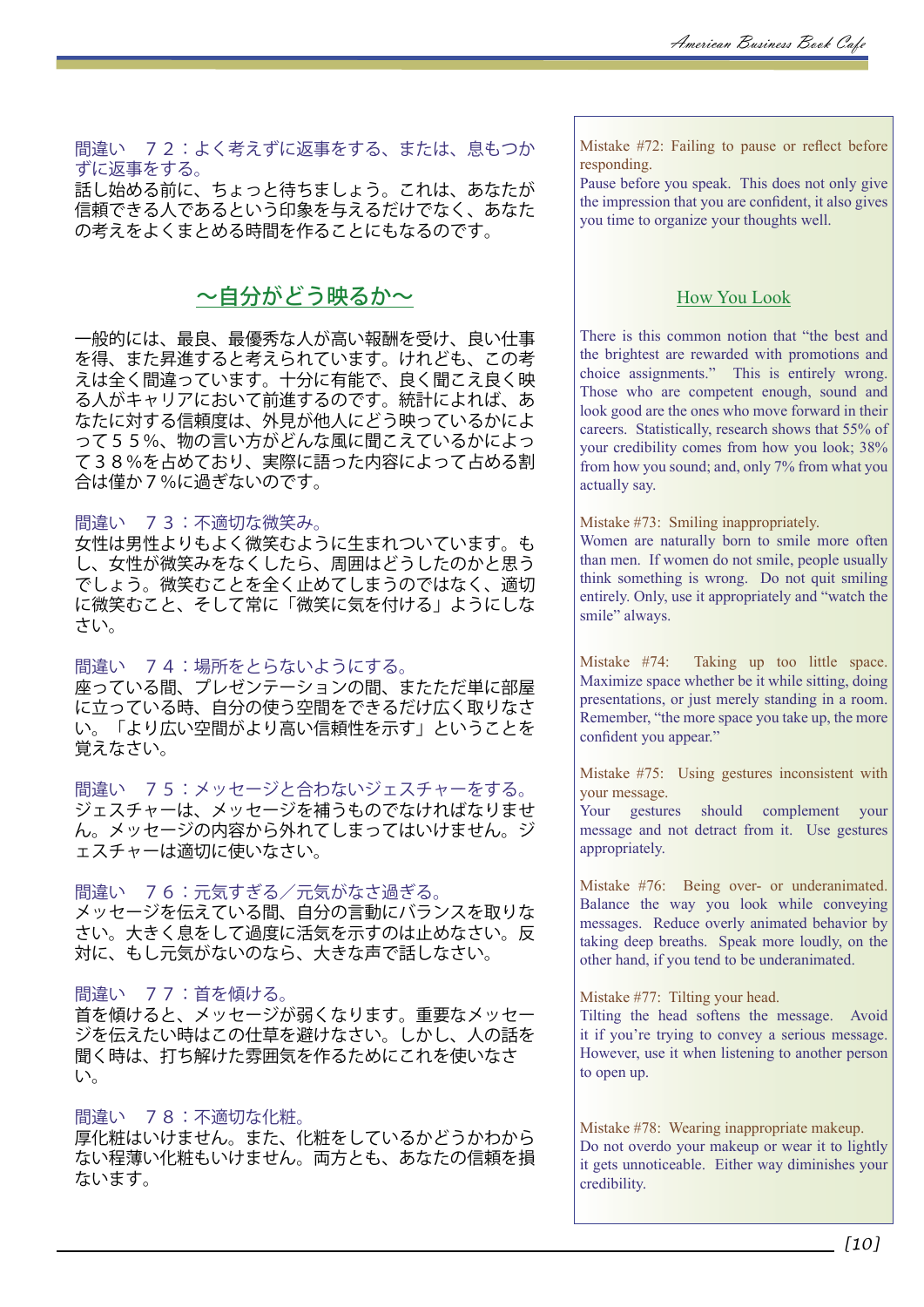間違い 79:不適切な髪型をする。

髪が長すぎるのもいけません。女性らしさが強調され、信 頼を損なうからです。実は、あなたが組織の階段を登って いくならば、髪の長さは年齢と共に短くなるものです。

間違い 80:不適切な服装。 次の格言を心に留めなさい。「現在の仕事にふさわしい格 好ではなく、自分が目指す仕事にふさわしく服装を整えな さい。」

間違い 81:椅子の上に正座する。 椅子の上であなたの足を曲げ、その上に腰を下ろしてはい けません。これはプロのすることではありません。足は床 に置き、膝をそろえて座りなさい。

間違い 82:人前で身だしなみを整える。 顔、髪、化粧を人前で整えるのはやめなさい。あなたが髪 を一度触るたびに、一年分の信頼が失われると考えなさ い。

間違い 83:会議中、手を膝の上に置く。 会議中は、手は机の上に置き、少し前かがみになりなさ い。この姿勢によって、周囲から信頼されます。

間違い 84:メガネを首に下げる。 メガネを首からつるすのはやめなさい。これは、あなたが 年を取っていることを強調するだけです。

間違い 85:アクセサリーのつけ過ぎ。 身に着けるアクセサリーはよく吟味しなさい。その日の行 事や服装に合ったものを選びなさい。

間違い 86:目を合わせない。 しっかりと目を合わせれば、決断力、誠実さまた信頼性が 伝わります。実際、これによって、相手と親しくなれま す。

# ~どう応対するか~

他からの働きかけにあなたがどう応対するかは重要な問題 です。女性が陥りやすい落とし穴に次のようなものがあり ます。

間違い 87:教えられたことを絶対的なものとする。 子供時代に両親から教え込まれたことを絶対的な教示とし てはいけません。教えの中から、あなたの可能性を引き出 すのに必要なものを選びなさい。

Mistake #79: Wearing the wrong hairstyle. Don't grow your hair too long. This overemphasizes your femininity and lessens your reliability. Hair actually gets shorter with age and as you climb the corporate ladder.

Mistake #80: Dressing inappropriately. Start living up to this maxim: "Dress for the job you want, and not the job you have."

Mistake #81: Sitting on your foot. Never tuck your foot beneath you. This is unprofessional. Rather, seat with your two feet on the floor, knees together.

Mistake #82: Grooming in public. Avoid fixing your face, hair or make-up in public. Think that every touch on your hair reduces your credibility by a year.

Mistake #83: Sitting in meetings with your hands under the table.

Put both your hands on the table and lean forward slightly while in meetings. This exudes confidence.

Mistake #84: Wearing your reading glasses around your neck.

Avoid putting your glasses around your neck. This only emphasizes that you're aging.

Mistake #85: Accessorizing too much. Choose the accessories you are going to wear appropriately. Match your accessories to your outfit and to the event.

Mistake #86: Failing to maintain eye contact. A solid eye contact communicates determination, sincerity and confidence. This also, in effect, puts you in the same footing as the other person.

## How You Respond

It is important to know how to respond to the ways others treat you. And some of the common pitfalls women do as a response to a certain gesture are as follows:

Mistake #87: Internalizing messages. Do not internalize all the messages inculcated to you by your parents during childhood. Select only those that can help you reach your full potential.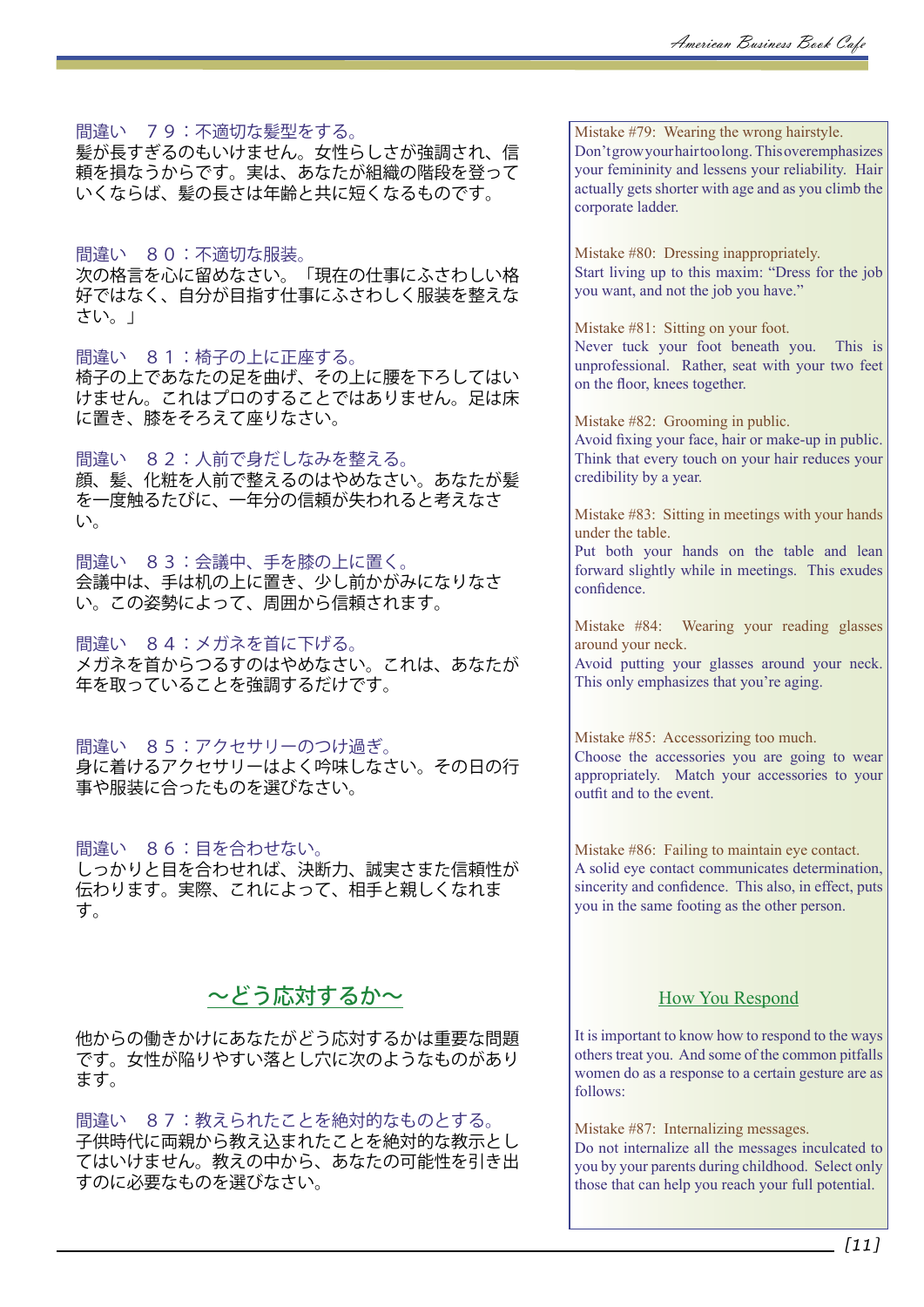間違い 88:人は自分よりも理解が進んでいると考える。 誰かが自分よりも博識だと感じていても、だからといってそ の人の言うことを全て信じてはいけません。よく吟味しなさ い。あなたが何か変だと感じるなら、そのときは、相手の言 うことは十中八九間違っているでしょう。

間違い 89:メモを渡し、コーヒーをいれ、コピーをとる こと。

会議中、他の人のためにメモを渡し、コーヒーをいれ、コピ ーをとることをやめなさい。もしも、頼まれた場合には丁寧 に「私には荷が重過ぎます」と言って断りなさい。

間違い 90:不適切な振る舞いを我慢する。 もし、必要ならば自分を守りなさい。軽く扱われることのな いようにしなさい。

間違い 91:忍耐の限りを尽くす。 良い子であるために、どこまでも忍耐するのはよくありませ ん。あなたに可能な時間や限界を示しなさい。必要以上に待 つことはありません。

間違い 92:「行き止まり」の仕事を請ける。 引き受けることを期待されていると考えて、あるいは恩知ら ずと思われたくないからという理由で、頼まれた仕事を請け るのに即答してはいけません。まず、仕事の依頼はよく吟味 してから請けなさい。

間違い 93:他人の都合を、自分の都合よりも優先する。 あなた自身の必要を知り、その必要を満たすようにしなさ い。あなたのために働くのは、あなた自身だけなのですか ら。

間違い 94:自分の力を否定する。 職場では自分の力を認めることは大変重要です。これを否定 すれば、あなたは自信を失い、キャリアに大きく影響しま す。

間違い 95:自分を身代わり的人材だとみなす。 あなたは上司の身代わりではありません。あなたは泥をかぶ るつもりはないことを上司に丁寧に伝えなさい。

間違い 96:前例に従う。

通常なら、あなたが受け入れないと思われるものであれば、 「変更不能なもの、あるいは、予め決められているもの」で あっても受け入れてはいけません。

Mistake #88: Believing others know more than you.

Do not concede to everything others will say just because you believe they know better than you. Probe deeper. If you feel something is wrong, it most likely is.

Mistake #89: Taking notes, getting coffee, and making copies.

Don't take notes, get coffee and make copies for others in meetings. If you're asked to, politely decline by saying, "It's a big deal to me."

Mistake #90: Tolerating inappropriate behavior. Defend yourself if necessary. Don't let others treat you less than respectfully.

Mistake #91: Exhibiting too much patience. Don't be overly nice by being too patient. Press for times and deadlines that will meet your needs. Don't always wait longer than needed.

Mistake #92: Accepting dead-end assignments. "Don't be quick to accept an assignment just because you think you are supposed to or you don't want to appear ungrateful." Study the offer first.

Mistake #93: Putting the needs of others before your own.

Be aware of your own needs and learn to meet them accordingly. Remember, no one else will do that for you except yourself.

Mistake #94: Denying your power.

It is very important in the workplace to acknowledge your own power. Denying this will erode your self-confidence and can greatly impact your career.

Mistake #95: Allowing yourself to be the scapegoat.

Don't let yourself be the scapegoat of your seniors. Diplomatically let them know that you do not accept the assigned blame.

Mistake #96: Accepting Fait Accompli.

Do not accept "irreversible or predetermined decisions" (fait accompli)-- usually are the things that you least likely deserve. Negotiate well by accompanying your complain with a proposed solution.